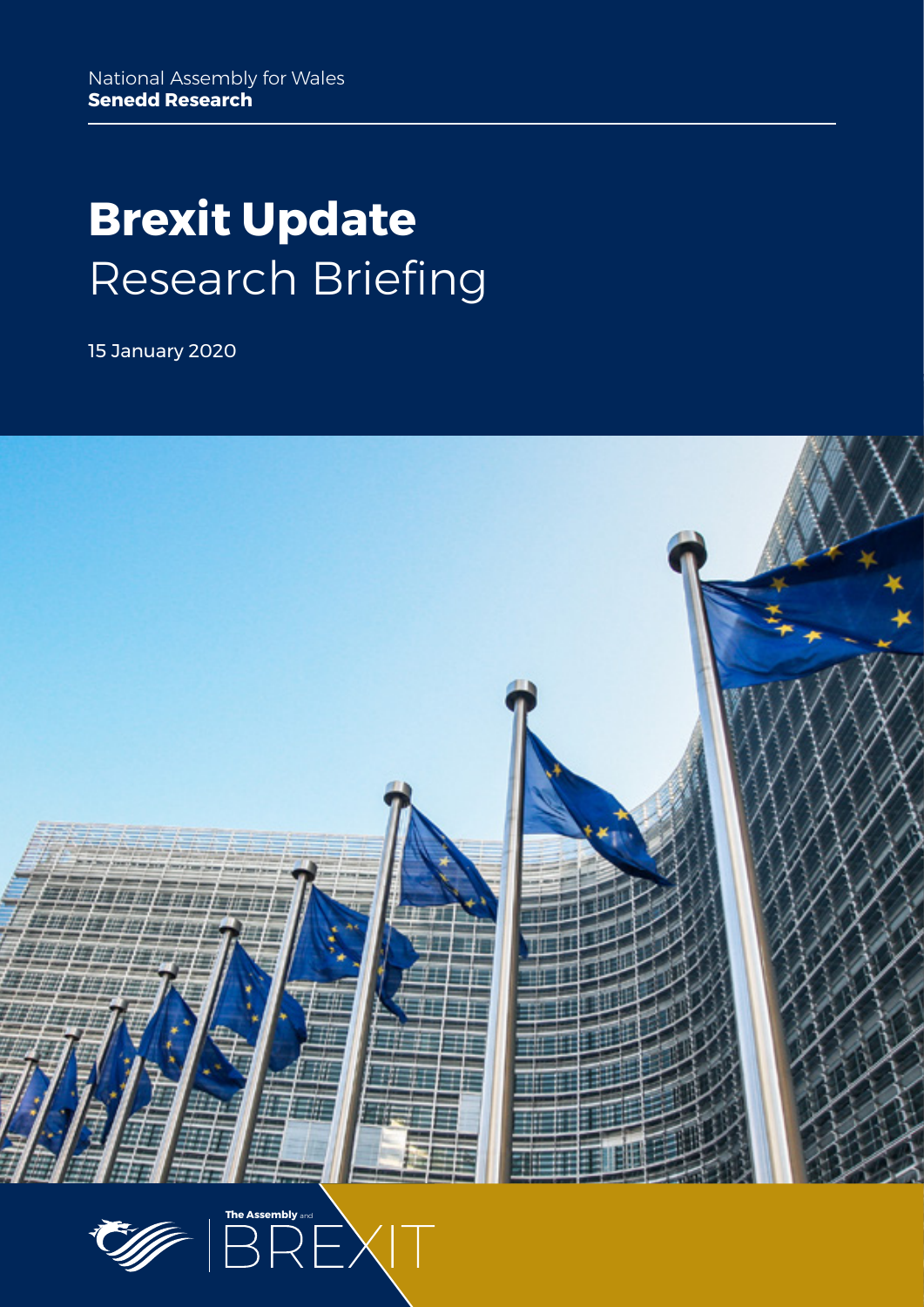

The National Assembly for Wales is the democratically elected body that represents the interests of Wales and its people, makes laws for Wales, agrees Welsh taxes and holds the Welsh Government to account.

#### **© National Assembly for Wales Commission Copyright 2020**

The text of this document may be reproduced free of charge in any format or medium providing that it is reproduced accurately and not used in a misleading or derogatory context. The material must be acknowledged as copyright of the National Assembly for Wales Commission and the title of the document specified.

# **Brexit Update** Research Briefing

15 January 2020

An electronic copy of this document can be found on the National Assembly website: **www.assembly.wales**

Copies of this document can also be obtained in accessible formats including Braille, large print, audio or hard copy from:

**National Assembly for Wales Cardiff Bay CF99 1NA**

Tel: **0300 200 6565** Email: **[Nigel.Barwise@Assembly.Wales](mailto:Nigel.Barwise%40Assembly.Wales?subject=)** Twitter: **[@SeneddResearch](http://www.twitter.com/@SeneddResearch)** Blog: **[SeneddResearch.blog](http://SeneddResearch.blog)** LinkedIn: **Senedd Research, National Assembly for Wales** National Assembly for Wales **Senedd Research**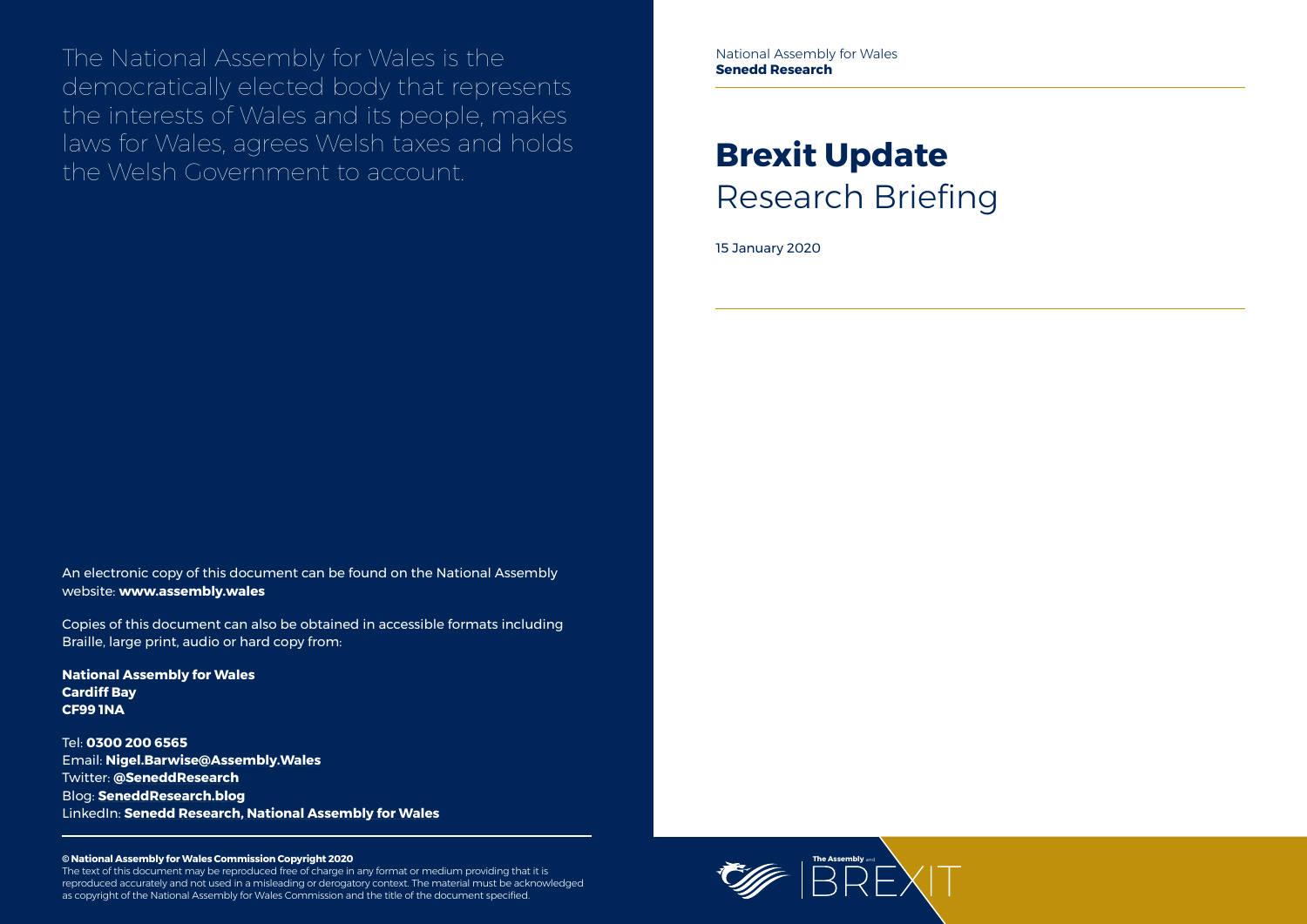# Contents

# Northern Ireland .................................. Reports published ................................. Houses of Parliament libraries......... UK in a Changing Europe.....................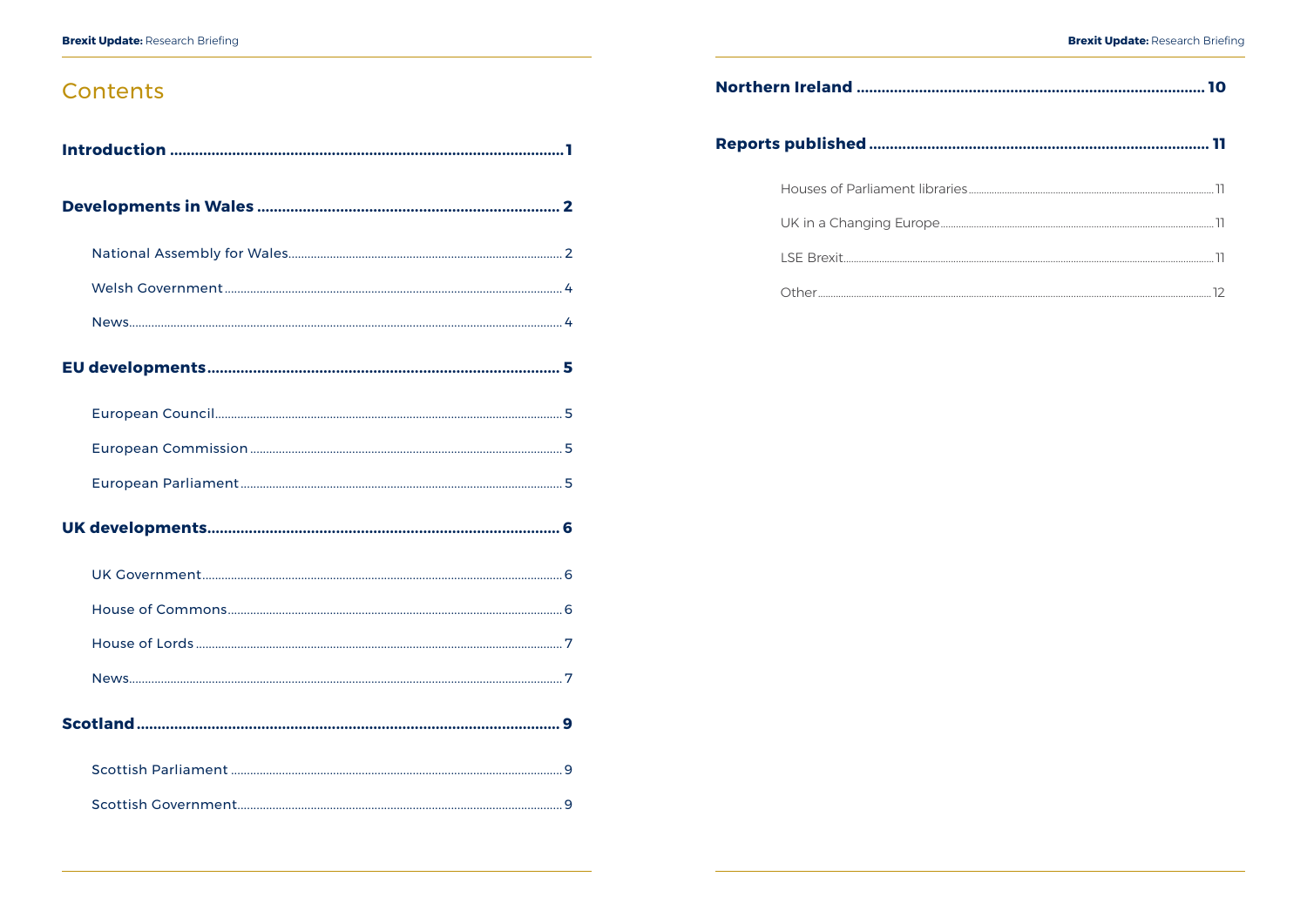# <span id="page-3-0"></span>Introduction

This paper provides an update on the most recent developments on Brexit of relevance to Wales. It covers developments in Wales, the EU, Westminster, Scotland and Northern Ireland. The period covered is 26 November 2019 – 7 January 2020, although reference is made to later events where information is available at time of final drafting.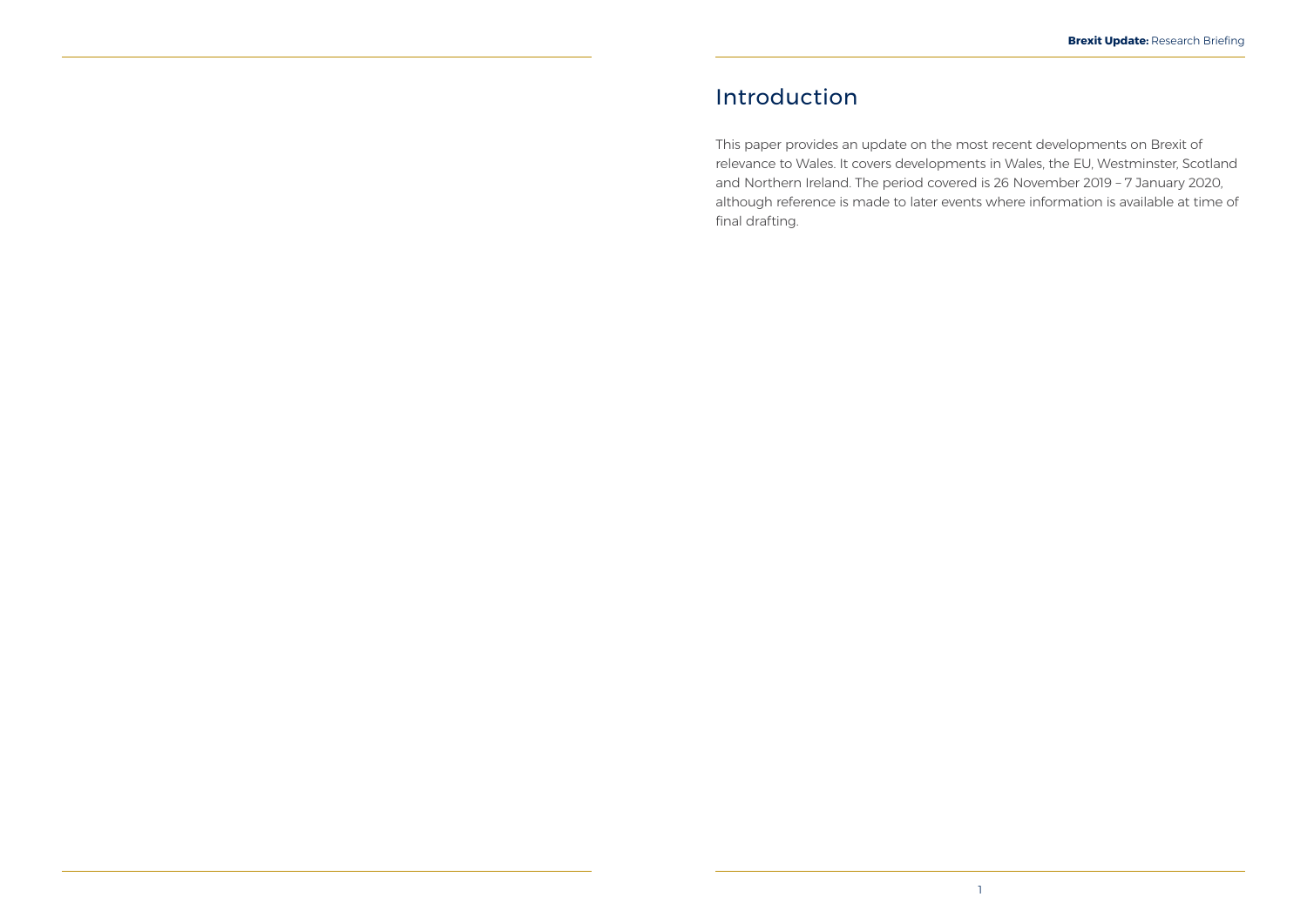# <span id="page-4-0"></span>Developments in Wales

## National Assembly for Wales

### **External Affairs and Additional Legislation Committee**

The External Affairs and Additional Legislation (EAAL) Committee is the lead Committee in the Assembly for co-ordinating the Brexit-related activities of Committees.

The Committee also published its **[report on the Welsh Government's Draft](https://www.assembly.wales/laid%20documents/cr-ld12928/cr-ld12928%20-e.pdf)  [International Strategy](https://www.assembly.wales/laid%20documents/cr-ld12928/cr-ld12928%20-e.pdf)**, on 12 December, with 10 recommendations.

The EAAL Committee is currently undertaking work on **[International Agreements,](http://senedd.assembly.wales/mgIssueHistoryHome.aspx?IId=25276) [Scrutiny of Common Frameworks](http://senedd.assembly.wales/mgIssueHistoryHome.aspx?IId=23807), [Scrutiny of the Welsh Government's](http://senedd.assembly.wales/mgIssueHistoryHome.aspx?IId=26987)  [International Strategy](http://senedd.assembly.wales/mgIssueHistoryHome.aspx?IId=26987)** and **[Follow-up work on Brexit preparedness](http://senedd.assembly.wales/mgIssueHistoryHome.aspx?IId=25020&Opt=0)**.

On 4 December the Chair **[wrote](http://senedd.assembly.wales/documents/s96507/Correspondence%20from%20the%20Chair%20to%20the%20Counsel%20General%20and%20Brexit%20Minister%20regarding%20follow-up%20work%20on.pdf)** to the Counsel General and Brexit Minister regarding follow up work on Brexit preparedness**.**

The EAAL Committee published its report **[Common policy frameworks:](https://www.assembly.wales/laid%20documents/cr-ld12915/cr-ld12915%20-e.pdf)  [Assembly scrutiny](https://www.assembly.wales/laid%20documents/cr-ld12915/cr-ld12915%20-e.pdf)** on 9 December. The report makes 20 recommendations.

- <sup>2</sup> 2 December: After noting papers the Committee met in private. The transcript can be **[read here](https://record.assembly.wales/Committee/5647)**.
- 6 January: The Committee held a scrutiny session with the First Minister to consider the latest developments in the negotiations with the EU, the EU Withdrawal Agreement Bill and the Queen's speech. The webcast can be **[seen](http://www.senedd.tv/Meeting/Archive/df77a70e-b943-456a-b7c3-4831d1c314cb?autostart=True)  [here](http://www.senedd.tv/Meeting/Archive/df77a70e-b943-456a-b7c3-4831d1c314cb?autostart=True)**.

- **Written evidence provided by Dr Jack Simson Caird in relation to the [scrutiny of UK-wide common policy frameworks and the scrutiny of](http://senedd.assembly.wales/documents/s96330/Written%20evidence%20provided%20by%20Dr%20Jack%20Simson%20Caird.pdf)  [international agreements](http://senedd.assembly.wales/documents/s96330/Written%20evidence%20provided%20by%20Dr%20Jack%20Simson%20Caird.pdf)**;
- **[A paper from Dr Ricardo Pereira on the UK-South Korea free trade](http://senedd.assembly.wales/documents/s96352/UK-South%20Korea%20free%20trade%20agreement%20-%20Dr%20Ricardo%20Pereira.pdf)**

**Response from the Counsel General and Brexit Minister to the Constitutional [and Legislative Affairs Committee regarding Wales' changing constitution](http://senedd.assembly.wales/documents/s96363/Response%20from%20the%20Counsel%20General%20and%20Brexit%20Minister%20to%20the%20Constitutional%20and%20Legislative%20Affairs%20.pdf)** - 27 November 2019.

The Committee's final published report of 2019 was **[UK international agreements](https://www.assembly.wales/laid%20documents/cr-ld12935/cr-ld12935%20-e.pdf)  [after Brexit: A role for the Assembly](https://www.assembly.wales/laid%20documents/cr-ld12935/cr-ld12935%20-e.pdf)** (18 December), with six recommendations.

The most recent sessions of the EAAL Committee were:

- **Minister for International Relations and the Welsh Language to the Chair**
- **[Chair of the Committee on Assembly Electoral Reform to the Chair regarding](http://senedd.assembly.wales/documents/s96917/Correspondence%20from%20the%20Chair%20of%20the%20Committee%20on%20Assembly%20Electoral%20Reform%20to%20the%20Chair%20regarding%20p.pdf)  [potential implications for Assembly committees of any change in the size of](http://senedd.assembly.wales/documents/s96917/Correspondence%20from%20the%20Chair%20of%20the%20Committee%20on%20Assembly%20Electoral%20Reform%20to%20the%20Chair%20regarding%20p.pdf)  [the Assembly](http://senedd.assembly.wales/documents/s96917/Correspondence%20from%20the%20Chair%20of%20the%20Committee%20on%20Assembly%20Electoral%20Reform%20to%20the%20Chair%20regarding%20p.pdf)** - 16 December 2019' and
- **F** Secretary of State for Exiting the EU to the Counsel General and Brexit **[Minister regarding the European Union \(Withdrawal Agreement\) Bill](http://senedd.assembly.wales/documents/s96978/Correspondence%20from%20the%20Secretary%20of%20State%20for%20Exiting%20the%20EU%20to%20the%20Counsel%20General%20and%20Brexit%20Mini.pdf)** - 18 December 2019.

On 2 December the Committee noted:

**[agreement](http://senedd.assembly.wales/documents/s96352/UK-South%20Korea%20free%20trade%20agreement%20-%20Dr%20Ricardo%20Pereira.pdf) prepared under the Assembly's Brexit Research Framework Agreement**; and

On 6 January the Committee noted letters from the:

**[regarding Assembly scrutiny of international agreements](http://senedd.assembly.wales/documents/s96979/Correspondence%20from%20the%20Minister%20for%20International%20Relations%20and%20the%20Welsh%20Language%20to%20the%20Chair%20reg.pdf)** - 9 December 2019;

#### **Other Committees**

The Constitutional and Legislative Affairs Committee publish reports on Subordinate Legislation relating to the UK's exit from the EU. They can be found on the **[Committee's webpages](http://senedd.assembly.wales/mgIssueHistoryHome.aspx?IId=20735)**. The Committee is currently carrying out an inquiry **[on](http://www.senedd.assembly.wales/mgIssueHistoryHome.aspx?IId=25963)  [Wales' Changing Constitution](http://www.senedd.assembly.wales/mgIssueHistoryHome.aspx?IId=25963)** including consideration of the implications of Brexit for the Welsh devolution settlement.

#### **Plenary**

4 December: **[Questions to the Counsel General and Brexit Minister \(in respect of](https://record.assembly.wales/Plenary/6048)  [his Brexit Minister responsibilities\) and Debate on Brexit and Future Trade](https://record.assembly.wales/Plenary/6048)**.

6 January: The **[Welsh Government's LCM on the EU Withdrawal Agreement Bill](https://www.assembly.wales/laid%20documents/lcm-ld12940/lcm-ld12940%20-e.pdf)** was laid before the Assembly.

7 January: **[Statement by the Minister for International Relations and Welsh](https://record.assembly.wales/Plenary/6071)  [Language: Update on Trade Policy](https://record.assembly.wales/Plenary/6071)**.

#### **Senedd Research publications**

Senedd Research blog articles and research briefings are published on **[In Brief](https://assemblyinbrief.wordpress.com/)**. The latest Brexit related publications are:

**F** [Brexit Negotiations Monitoring Report](https://www.assembly.wales/Research%20Documents/20-001-BMR/01%20-%20Brexit%20Monitoring%20-%20English%20-%20Web.pdf);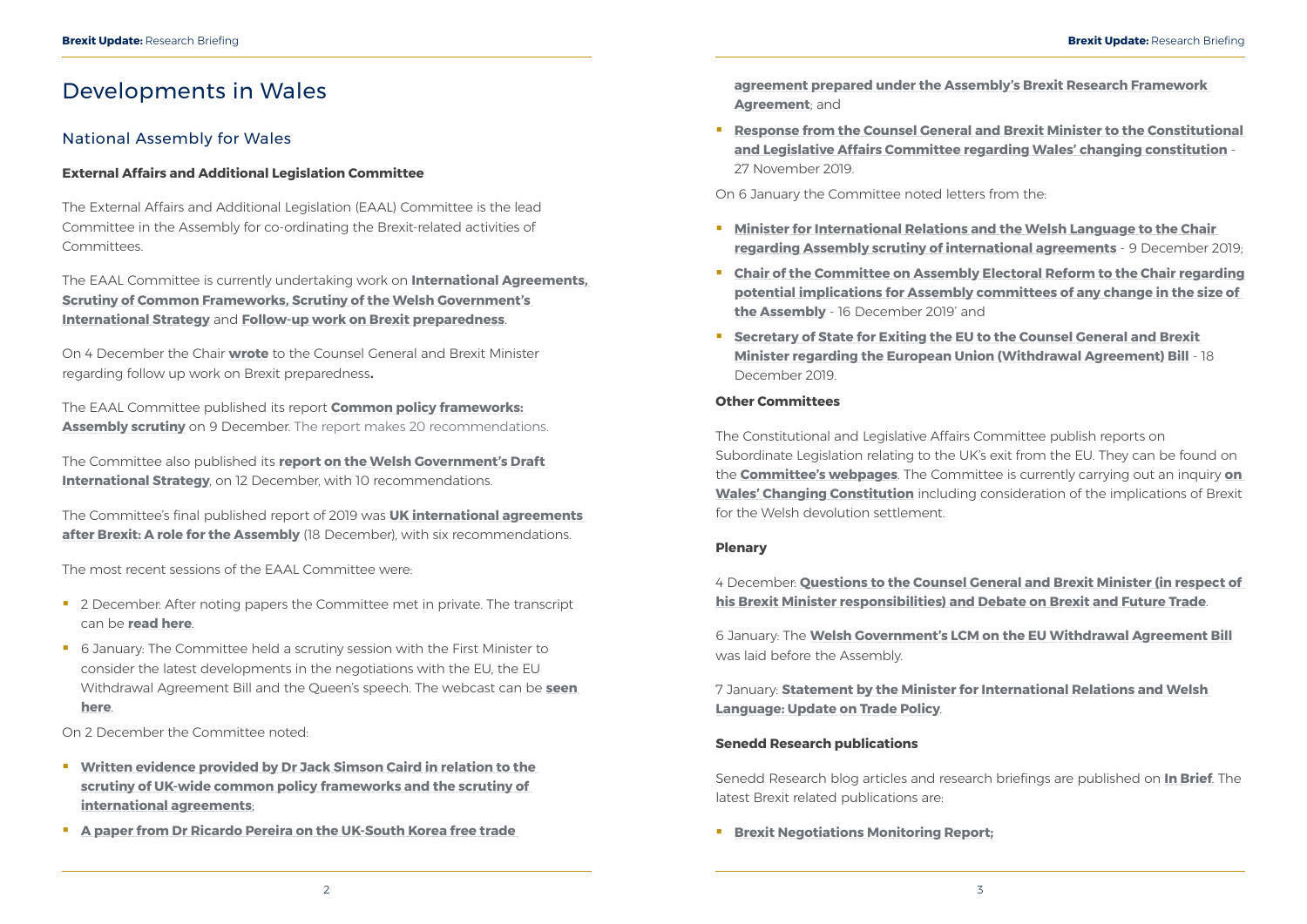- <span id="page-5-0"></span>**[General Election 2019: how did Wales vote?;](https://seneddresearch.blog/2019/12/13/general-election-2019-how-did-wales-vote/) and**
- **[Diversification and resilience of Welsh farming: prospects after Brexit](https://seneddresearch.blog/2019/12/19/diversification-and-resilience-of-welsh-farming-prospects-after-brexit/).**

### Welsh Government

28 November: **[50,000 new jobs created in Wales, thanks to EU](https://gov.wales/50000-new-jobs-created-in-wales-thanks-to-eu)**.

13 December: **[EU funds helping to grow job prospects for long-term](https://gov.wales/eu-funds-helping-to-grow-job-prospects-for-long-term-unemployed)  [unemployed](https://gov.wales/eu-funds-helping-to-grow-job-prospects-for-long-term-unemployed)**.

18 December: **[Written Statement: Agreement of 2020 EU Fishing Opportunities](https://gov.wales/written-statement-agreement-2020-eu-fishing-opportunities-and-quotas-under-common-fisheries-policy)  [and Quotas under the Common Fisheries Policy](https://gov.wales/written-statement-agreement-2020-eu-fishing-opportunities-and-quotas-under-common-fisheries-policy)** and **[Press Release: A strong](https://gov.wales/strong-deal-safeguard-fish-stocks-secured-during-more-important-ever-negotiations)  [deal to safeguard fish stocks secured during "more important than ever"](https://gov.wales/strong-deal-safeguard-fish-stocks-secured-during-more-important-ever-negotiations)  [negotiations](https://gov.wales/strong-deal-safeguard-fish-stocks-secured-during-more-important-ever-negotiations)**.

30 December: **[Farm funding for 2020 confirmed by Welsh Government](https://gov.wales/farm-funding-2020-confirmed-welsh-government)**.

#### **News**

2 December: **[Brexit fears and farming's pivotal role in keeping economy going](https://fuw.org.uk/en/news/13715-brexit-fears-and-farmings-pivotal-role-in-keeping-economy-going-highlighted-by-tredegar-farming-family)  [highlighted by Tredegar farming family](https://fuw.org.uk/en/news/13715-brexit-fears-and-farmings-pivotal-role-in-keeping-economy-going-highlighted-by-tredegar-farming-family)** (Farmers Union of Wales).

19 December: **[2020: A Year of Preparation for the Food and Farming Industry](https://www.tfa.org.uk/tfa-media-release-mr19-48-2020-a-year-of-preparation-for-the-food-and-farming-industry/)** (Tenant Farmers Association (TFA)).

20 December: **[Joint Letter from TFA, CLA and Greener UK to International](https://www.tfa.org.uk/wp-content/uploads/2019/12/19December20Truss_CLA_TFA_GreenerUK-002.pdf)  [Trade Secretary, Liz Truss concerning Post Brexit Trading Arrangements for](https://www.tfa.org.uk/wp-content/uploads/2019/12/19December20Truss_CLA_TFA_GreenerUK-002.pdf)  [Agriculture and Food](https://www.tfa.org.uk/wp-content/uploads/2019/12/19December20Truss_CLA_TFA_GreenerUK-002.pdf)** (TFA).

23 December: **[NFU Cymru meets with MPs to remind them of the importance of](https://www.nfu-cymru.org.uk/news/latest-news/nfu-cymru-meets-with-mps-to-remind-them-of-the-importance-of-welsh-farming/)  [Welsh farming](https://www.nfu-cymru.org.uk/news/latest-news/nfu-cymru-meets-with-mps-to-remind-them-of-the-importance-of-welsh-farming/)** (NFU Cymru).

> 8 January: **[Old friends, new beginnings: building another future for the EU-UK](https://blogs.lse.ac.uk/brexit/2020/01/08/ursula-von-der-leyen-old-friends-new-beginnings-building-another-future-for-the-eu-uk-partnership/)  [partnership](https://blogs.lse.ac.uk/brexit/2020/01/08/ursula-von-der-leyen-old-friends-new-beginnings-building-another-future-for-the-eu-uk-partnership/)** (Ursula von der Leven speaking at the London School of Economics)

1 January: **[It's Now More About How Rather than If We Leave the European](https://www.tfa.org.uk/tfa-blog-1-its-now-more-about-how-rather-than-if-we-leave-the-european-union/)  [Union](https://www.tfa.org.uk/tfa-blog-1-its-now-more-about-how-rather-than-if-we-leave-the-european-union/)** (TFA).

# EU developments

## European Council

27 November: **[Remaining united: The European Council July 2018 to November](https://www.consilium.europa.eu/en/press/press-releases/2019/11/27/remaining-united-the-european-council-july-2018-to-november-2019-report-by-president-donald-tusk/)  [2019, report by President Donald Tusk](https://www.consilium.europa.eu/en/press/press-releases/2019/11/27/remaining-united-the-european-council-july-2018-to-november-2019-report-by-president-donald-tusk/)**.

10 December: **[Invitation letter by President Charles Michel to the members of](https://www.consilium.europa.eu/en/press/press-releases/2019/12/10/invitation-letter-by-president-charles-michel-to-the-members-of-the-european-council-ahead-of-their-meetings-on-12-and-13-december-2019/)  [the European Council ahead of their meetings on 12 and 13 December 2019](https://www.consilium.europa.eu/en/press/press-releases/2019/12/10/invitation-letter-by-president-charles-michel-to-the-members-of-the-european-council-ahead-of-their-meetings-on-12-and-13-december-2019/)**.

12 December: **[European Council Conclusions](https://www.consilium.europa.eu/media/41768/12-euco-final-conclusions-en.pdf)**.

13 December: **[European Council \(Art.50\) conclusions](https://www.consilium.europa.eu/media/41796/13-euco-art50-conclusions-en.pdf)**.

## European Commission

The Commission has published **[Brexit preparedness notes](https://ec.europa.eu/info/brexit/brexit-preparedness/preparedness-notices_en)** on the legal and practical implications of the withdrawal of the UK from the European Union **subject to any transitional arrangements that may be contained in a possible withdrawal agreement**.

27 November: **[Speech by President-elect von der Leyen in the European](https://ec.europa.eu/commission/presscorner/detail/en/speech_19_6408)  [Parliament Plenary on the occasion of the presentation of her College of](https://ec.europa.eu/commission/presscorner/detail/en/speech_19_6408)  [Commissioners and their programme](https://ec.europa.eu/commission/presscorner/detail/en/speech_19_6408)**. The **[Political Guidelines of the new](https://ec.europa.eu/commission/sites/beta-political/files/political-guidelines-next-commission_en.pdf)  [EU Commission](https://ec.europa.eu/commission/sites/beta-political/files/political-guidelines-next-commission_en.pdf)** have been published, as have the **[summaries of the new EU](https://ec.europa.eu/info/strategy/priorities-2019-2024_en)  [Commission's priorities](https://ec.europa.eu/info/strategy/priorities-2019-2024_en)**.

28 November: **[Speech by Michel Barnier at the Annual Conference of the](https://ec.europa.eu/commission/sites/beta-political/files/eda-annual-conference-speech.pdf)  [European Defence Agency](https://ec.europa.eu/commission/sites/beta-political/files/eda-annual-conference-speech.pdf)**.

20 December: **[Three New Year's Wishes for Britain and the EU](https://www.project-syndicate.org/commentary/europe-uk-future-relationship-negotiations-by-michel-barnier-2019-12?a)** (Michel Barnier, writing in Project Syndicate).

### European Parliament

27 November: **[Parliament elects the von der Leyen Commission](https://www.europarl.europa.eu/news/en/press-room/20191121IPR67111/parliament-elects-the-von-der-leyen-commission)**.

27 November: **[EU budget 2020 approved: investing more in climate, jobs and the](https://www.europarl.europa.eu/news/en/press-room/20191121IPR67118/eu-budget-2020-approved-investing-more-in-climate-jobs-and-the-young)  [young](https://www.europarl.europa.eu/news/en/press-room/20191121IPR67118/eu-budget-2020-approved-investing-more-in-climate-jobs-and-the-young)**.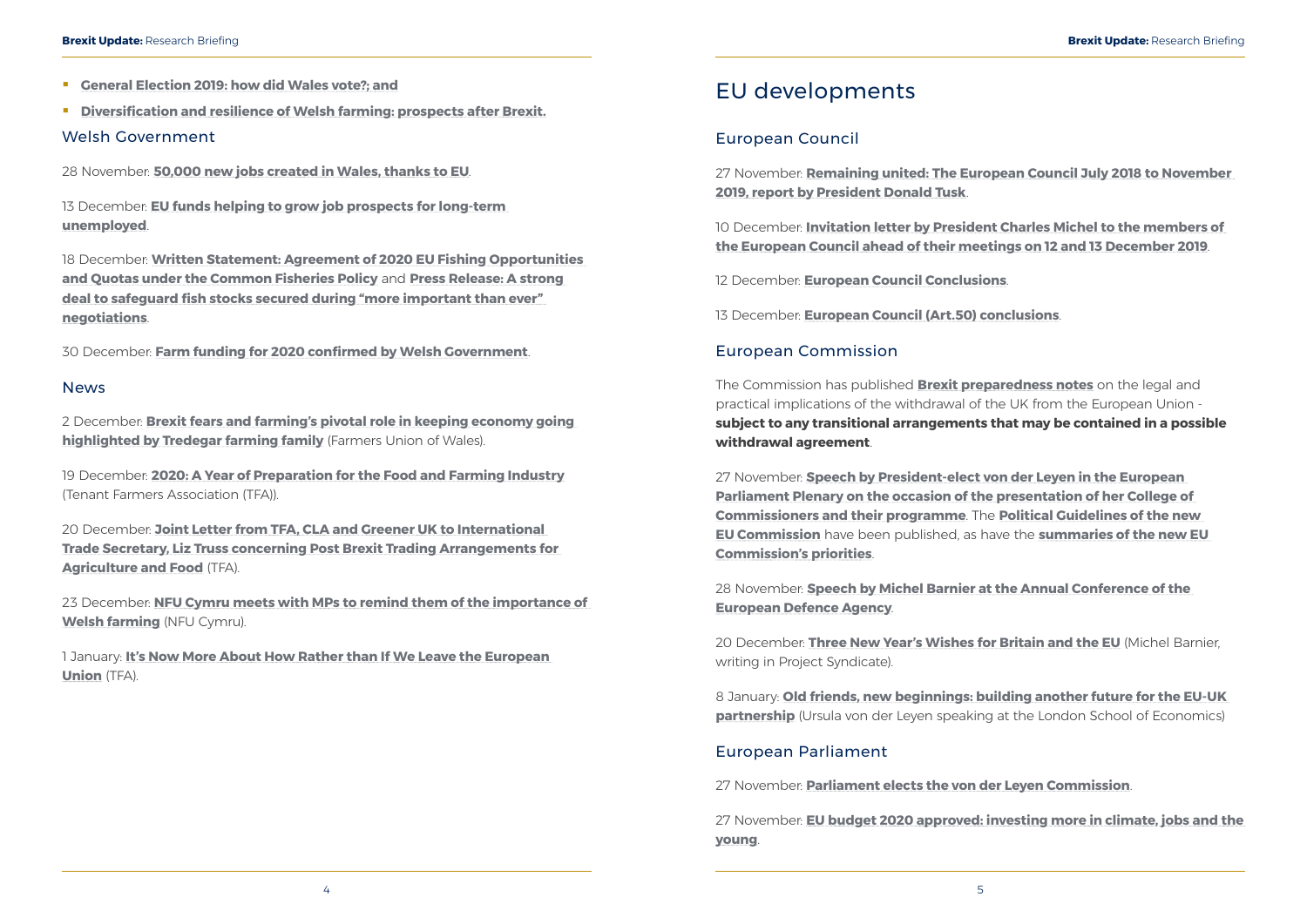# <span id="page-6-0"></span>UK developments

12 December: **[General Election result](https://www.bbc.co.uk/news/election/2019/results)** (BBC).

### UK Government

- 13 December: **[PM statement in Downing Street](https://www.gov.uk/government/speeches/pm-statement-in-downing-street-13-december-2019)**.
- 19 December: **[Queen's Speech December 2019: background briefing notes](https://assets.publishing.service.gov.uk/government/uploads/system/uploads/attachment_data/file/853886/Queen_s_Speech_December_2019_-_background_briefing_notes.pdf)**.
- 19 December: **[EU \(Withdrawal Agreement\) Bill](https://publications.parliament.uk/pa/bills/cbill/58-01/0001/20001.pdf)**.

19 December: **[EU \(Withdrawal Agreement\) Bill Delegated Powers Memorandum](https://assets.publishing.service.gov.uk/government/uploads/system/uploads/attachment_data/file/854227/EU__Withdrawal_Agreement__Bill_-_Delegated_Powers_Memorandum.pdf)**.

19 December: **[EU \(Withdrawal Agreement\) Bill Explanatory Notes](https://publications.parliament.uk/pa/bills/cbill/58-01/0001/en/20001en.pdf)**.

19 December: Letters to the Devolved Administrations on the Withdrawal Agreement Bill – **[Letter to the Scottish Government](https://assets.publishing.service.gov.uk/government/uploads/system/uploads/attachment_data/file/854322/OS-18122019-LCM_letter_DECEMBER_-_SG__1_.pdf)** – **[Letter to the Welsh](https://assets.publishing.service.gov.uk/government/uploads/system/uploads/attachment_data/file/854323/OS-18122019-LCM_letter_DECEMBER_-_WG__1_.pdf)  [Government](https://assets.publishing.service.gov.uk/government/uploads/system/uploads/attachment_data/file/854323/OS-18122019-LCM_letter_DECEMBER_-_WG__1_.pdf)**.

### House of Commons

19 December: Parliament published the **[European Union \(Withdrawal](https://publications.parliament.uk/pa/bills/cbill/58-01/0001/20001.pdf)  [Agreement\) Bill](https://publications.parliament.uk/pa/bills/cbill/58-01/0001/20001.pdf)**.

19 December: **[Queen's Speech](https://hansard.parliament.uk/commons/2019-12-19/debates/04F97B9D-C5E5-4253-96BE-9E7B17F775B1/Queen’SSpeech)**; **[Debate on the Address](https://hansard.parliament.uk/commons/2019-12-19/debates/66EEE94D-F200-4889-90AC-5EE34753AC3E/DebateOnTheAddress)**.

20 December: **[Second Reading of the European Union \(Withdrawal Agreement\)](https://hansard.parliament.uk/commons/2019-12-20/debates/FE5B9762-F298-457B-8306-98D2D1D3519B/EuropeanUnion(WithdrawalAgreement)Bill)  [Bill](https://hansard.parliament.uk/commons/2019-12-20/debates/FE5B9762-F298-457B-8306-98D2D1D3519B/EuropeanUnion(WithdrawalAgreement)Bill)**.

7 January: **[First Committee day of the European Union \(Withdrawal Agreement\)](https://hansard.parliament.uk/commons/2020-01-07/debates/C5ADC5C3-0008-4CBB-81D6-717666FC7C4B/EuropeanUnion(WithdrawalAgreement)Bill)  [Bill](https://hansard.parliament.uk/commons/2020-01-07/debates/C5ADC5C3-0008-4CBB-81D6-717666FC7C4B/EuropeanUnion(WithdrawalAgreement)Bill)**.

8 January: **[Prime Ministers questions](https://hansard.parliament.uk/commons/2020-01-08/debates/E6EBBCF4-DA73-4E01-980C-3EBC01EE2DB3/Engagements)**.

8 January: **[Second Committee day of the European Union \(Withdrawal](https://hansard.parliament.uk/commons/2020-01-08/debates/4E741301-D874-401D-BC87-F023AAB86B49/EuropeanUnion(WithdrawalAgreement)Bill)  [Agreement\) Bill](https://hansard.parliament.uk/commons/2020-01-08/debates/4E741301-D874-401D-BC87-F023AAB86B49/EuropeanUnion(WithdrawalAgreement)Bill)**.

8 January: **[European Union \(Withdrawal\) Acts motion](https://hansard.parliament.uk/commons/2020-01-08/debates/1B353E6C-099E-4573-A5CC-D03948221CE1/EuropeanUnion(Withdrawal)Acts)**.

### House of Lords

19 December: **[Queen's Speech](https://hansard.parliament.uk/lords/2019-12-19/debates/C9EB1C3B-3551-473B-8C30-864B8B020409/Queen’SSpeech)** and **[Debate on the Queen's Speech](https://hansard.parliament.uk/lords/2019-12-19/debates/6C64A2EA-13E7-4F64-B068-367EFB7BB489/Queen’SSpeech)**. 7 January: Question on **[British Citizens: Working Abroad](https://hansard.parliament.uk/Lords/2020-01-07/debates/E85F68CB-CDD0-4FE2-8073-F65232E67DA3/BritishCitizensWorkingAbroad)**. 7 January: Debate on the **[Queen's Speech](https://hansard.parliament.uk/Lords/2020-01-07/debates/F94C76BC-6327-4A10-8B85-8F91DF03D8DF/Queen’SSpeech)** and **[continued](https://hansard.parliament.uk/Lords/2020-01-07/debates/4BE7E619-C7ED-43E2-B7C7-0BB9D05B1EAF/Queen’SSpeech)**. 8 January: Debate on the **[Queen's Speech](https://hansard.parliament.uk/Lords/2020-01-08/debates/85320472-1F49-424F-81FE-691B0D3BF1F3/Queen’SSpeech)**. 8 January: **Motion on the** *[European Union \(Withdrawal\) \(No. 2\) Act 2019](https://hansard.parliament.uk/Lords/2020-01-08/debates/349DE614-4488-4A24-A619-05AC3FC8B5CB/EuropeanUnion(Withdrawal)(No2)Act2019)*. 8 January: **Motion on the** *[European Union \(Withdrawal\) Act 2018](https://hansard.parliament.uk/Lords/2020-01-08/debates/D53F7F09-36D5-418A-B01D-13F87CFD3A4F/EuropeanUnion(Withdrawal)Act2018)*. News 26 November: **[Only ambitious Brexit deal will safeguard jobs and Britain's green](https://www.smmt.co.uk/2019/11/only-ambitious-brexit-deal-will-safeguard-jobs-and-britains-green-future/)  [future](https://www.smmt.co.uk/2019/11/only-ambitious-brexit-deal-will-safeguard-jobs-and-britains-green-future/)** (Society of Motor Manufacturers and Traders). 9 December: **[Make UK joins European manufacturers to warn of Brexit dangers](https://www.makeuk.org/news-and-events/news/2019/12/09/make-uk-joins-european-manufacturers-to-warn-of-brexit-dangers)** (Make UK). 13 December: **[CLA reacts to 2019 Conservative majority](https://www.cla.org.uk/cla-reacts-2019-conservative-majority-result)** (Country Land and Business Association(CLA)). 13 December: **[Brexit: failing to plan is planning to fail, says FTA](https://fta.co.uk/media/press-releases/2019/december/brext-failing-to-plan-is-planning-to-fail-says-fta)** (Freight Transport Association (FTA)). 16 December: **[Election Brexit green light](https://fishingnews.co.uk/news/election-brexit-green-light/)** (Fishing News). 17 December: **[CBI responds to plans for Brexit Bill](https://www.cbi.org.uk/media-centre/articles/cbi-responds-to-plans-for-brexit-bill/)** (Confederation of British Industry).

18 December: **[Retail industry ready to engage on key UK-EU trade deal priorities](https://brc.org.uk/news/brexit/retail-industry-ready-to-engage-on-key-uk-eu-trade-deal-priorities)** (British Retail Consortium).

20 December: **[CLA blog: An end of year message for members](https://www.cla.org.uk/end-year-message-members)** (CLA).

20 December: **[Withdrawal Agreement Bill vote - FTA comment](https://fta.co.uk/media/press-releases/2019/december/today-s-withdrawal-agreement-bill-vote-fta-comment)** (FTA).

20 December: **[BCC comments on the second reading of the](https://www.britishchambers.org.uk/news/2019/12/bcc-comments-on-the-second-reading-of-the-withdrawal-agreement-bill-2) Withdrawal [Agreement Bill](https://www.britishchambers.org.uk/news/2019/12/bcc-comments-on-the-second-reading-of-the-withdrawal-agreement-bill-2)** (British Chambers of Commerce).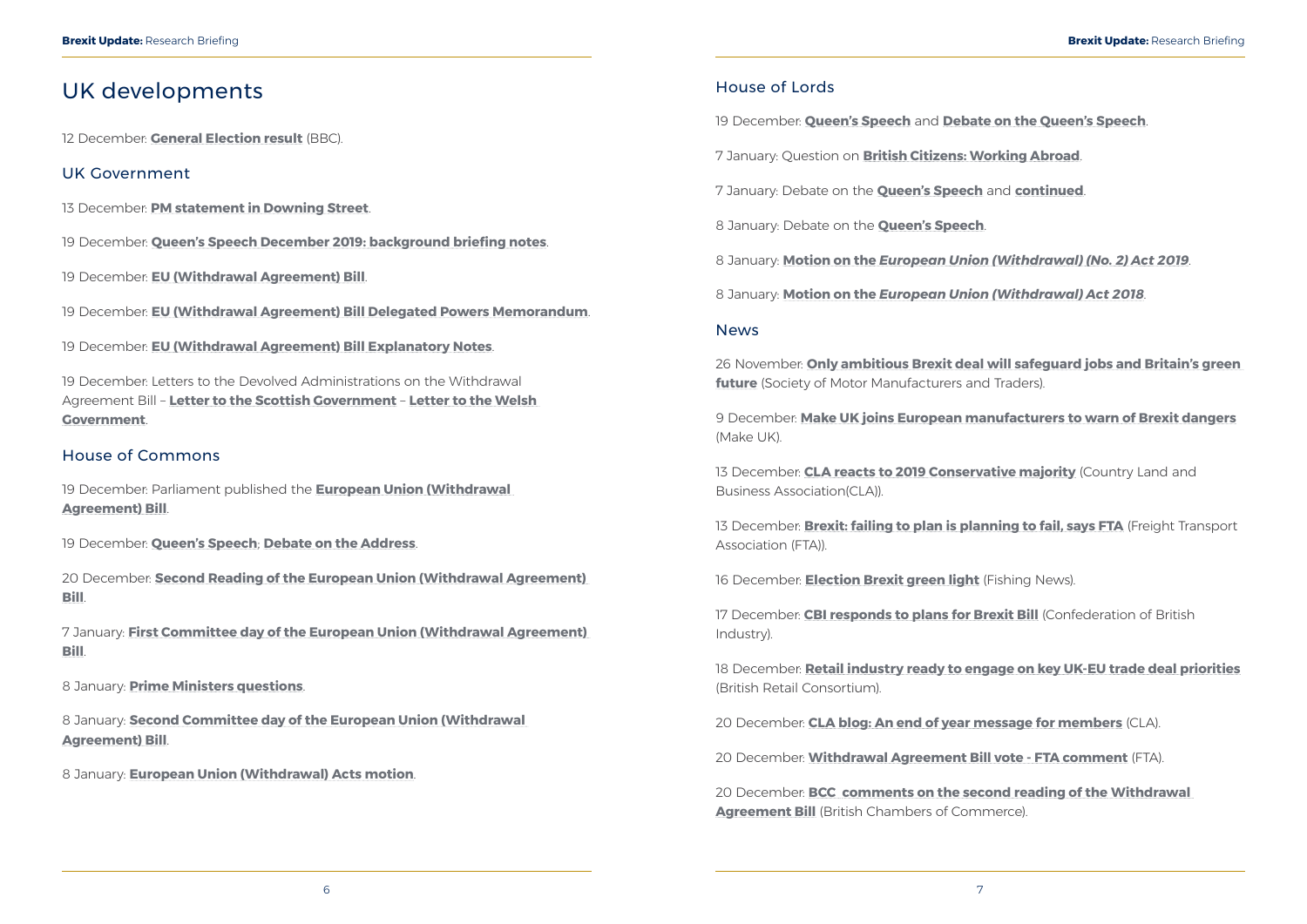<span id="page-7-0"></span>23 December: **[Final Fish Council for UK - Quota cuts in 2020 as MSY dominates](https://fishingnews.co.uk/news/final-fish-council-for-uk/)  [Council](https://fishingnews.co.uk/news/final-fish-council-for-uk/)** (Fishing News).

6 January: **[North Sea cod cut blast](https://fishingnews.co.uk/news/north-sea-cod-cut-blast/)** (Fishing News).

# Scotland

### Scottish Parliament

Brexit Update: **[16 December](https://www.parliament.scot/SPICeResources/Research%20briefings%20and%20fact%20sheets/SPICe_Brexit_update_2019.12.16.pdf)**.

Scottish Parliament Information Centre publications: **[General Election 2019](https://spice-spotlight.scot/2019/12/13/general-election-2019-brexit-moving-to-phase-2/)  [– Brexit, moving to Phase 2](https://spice-spotlight.scot/2019/12/13/general-election-2019-brexit-moving-to-phase-2/)**; **[Phase 2 of the Brexit negotiations – the EU's](https://spice-spotlight.scot/2019/12/16/phase-2-of-the-brexit-negotiations-the-eus-approach/)  [approach](https://spice-spotlight.scot/2019/12/16/phase-2-of-the-brexit-negotiations-the-eus-approach/)**; **[A week's a long time in politics](https://spice-spotlight.scot/2019/12/19/a-weeks-a-long-time-in-politics/)**; and **[The revised \(European Union\)](https://digitalpublications.parliament.scot/ResearchBriefings/Report/2020/1/6/The-revised--European-Union--Withdrawal-Agreement-Bill---Implications-for-Scotland)  [Withdrawal Agreement Bill - Implications for Scotland](https://digitalpublications.parliament.scot/ResearchBriefings/Report/2020/1/6/The-revised--European-Union--Withdrawal-Agreement-Bill---Implications-for-Scotland)**.

### Scottish Government

14 December: **[Fisheries talks conclude](https://www.gov.scot/news/fisheries-talks-conclude-2/)** - Deal reached between Norway and EU.

18 December: **[Brussels fishery talks](https://www.gov.scot/news/brussels-fishery-talks/)** - Challenging outcome for the Scottish industry.

19 December: **[Queen's Speech raises fears over 'no deal' Brexit](https://www.gov.scot/news/queens-speech-raises-fears-over-no-deal-brexit/)**.

23 December: **[Warning over UK Government plans for Australian-style](https://www.gov.scot/news/warning-over-uk-government-plans-for-australian-style-immigration-system/)  [immigration system](https://www.gov.scot/news/warning-over-uk-government-plans-for-australian-style-immigration-system/)**.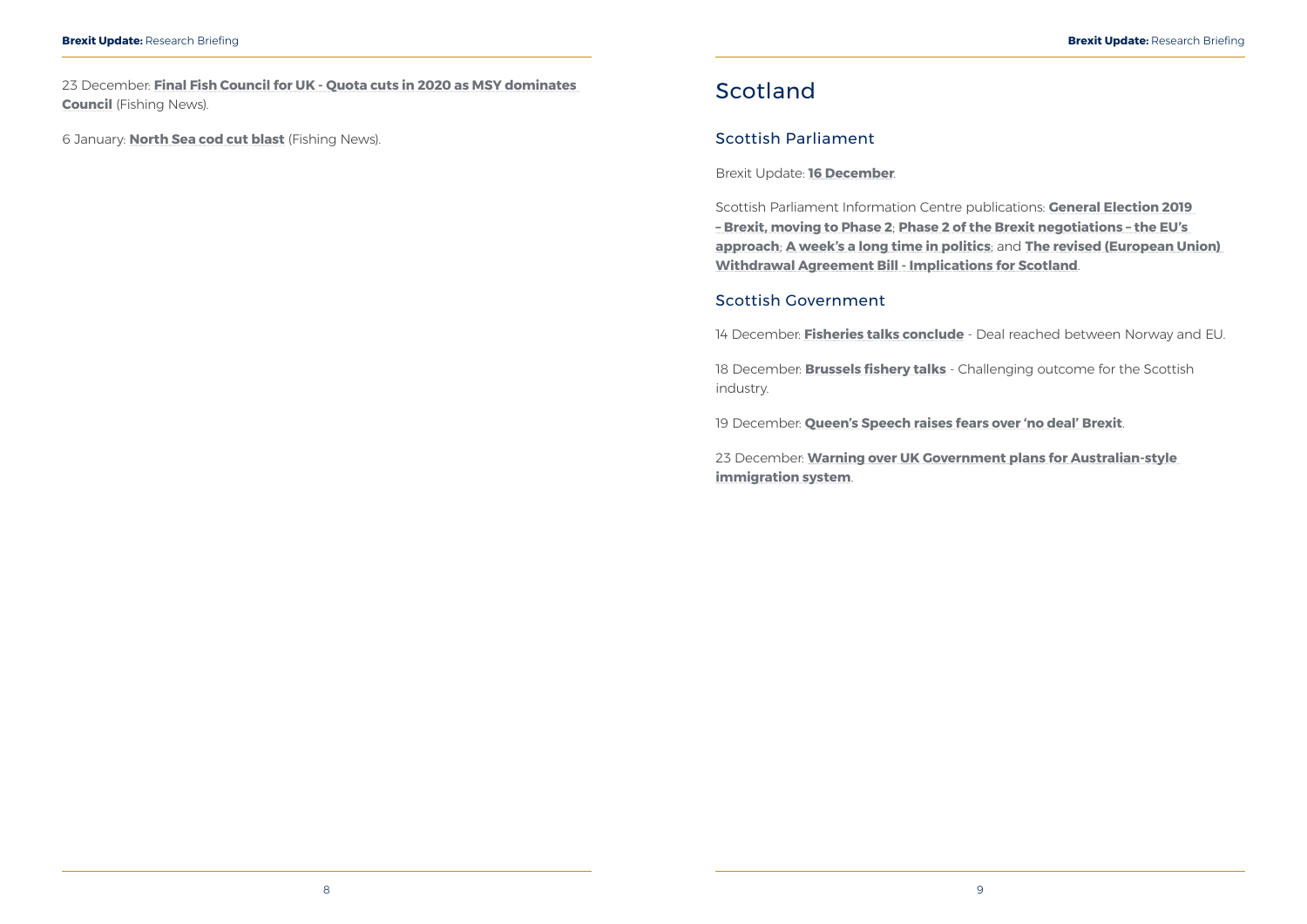# <span id="page-8-0"></span>Northern Ireland

The Assembly publishes a **['Brexit Brief' newsletter and Brexit information](http://www.niassembly.gov.uk/assembly-business/brexit-brief/)**.

The Assembly's Research and Information Services has a **[Brexit Hub](http://www.niassembly.gov.uk/assembly-business/research-and-information-service-raise/brexit-and-ni/)** with information and links to resources on the subject of Brexit and Northern Ireland.

18 December: **[Difficult outcome for Irish Sea fisheries](https://www.daera-ni.gov.uk/news/difficult-outcome-irish-sea-fisheries)**.

# Reports published

### Houses of Parliament libraries

**[How will Brexit affect the Union?](https://commonslibrary.parliament.uk/parliament-and-elections/devolution/how-will-brexit-affect-the-union/)**

**[The new EU \(Withdrawal Agreement\) Bill: What's changed?](https://commonslibrary.parliament.uk/brexit/legislation/the-new-eu-withdrawal-agreement-bill-whats-changed/)**

**[Withdrawal Agreement Bill: The financial settlement](https://commonslibrary.parliament.uk/brexit/the-eu/withdrawal-agreement-bill-the-financial-settlement/)**

**[Family reunion rights and the EU \(Withdrawal Agreement\) Bill](https://commonslibrary.parliament.uk/brexit/negotiations/family-reunion-rights-and-the-eu-withdrawal-agreement-bill/)**

**[Removal of workers' rights in the new EU \(Withdrawal Agreement\) Bill](https://commonslibrary.parliament.uk/brexit/legislation/workers-rights-and-the-new-eu-withdrawal-agreement-bill/)**

**[Brexit: What happens next?](https://commonslibrary.parliament.uk/brexit/negotiations/brexit-what-happens-next/)**

**[UK progress in rolling over EU trade agreements](https://researchbriefings.files.parliament.uk/documents/CBP-7792/CBP-7792.pdf)**

**[Trade in services and Brexit](https://researchbriefings.parliament.uk/ResearchBriefing/Summary/CBP-8586)**

**[Trade in services: Parting with the EU?](https://commonslibrary.parliament.uk/insights/trade-in-services-parting-with-the-eu/)**

**[How might Brexit affect human rights in the UK?](https://commonslibrary.parliament.uk/brexit/how-might-brexit-affect-human-rights-in-the-uk/)**

**[Motions Pursuant to Section 2\(2\)\(b\) of the](https://researchbriefings.parliament.uk/ResearchBriefing/Summary/LLN-2020-0005)** *European Union (Withdrawal) (No. 2) Act 2019* **and Section 13(6)(b) of the** *[European Union \(Withdrawal\) Act 2018](https://researchbriefings.parliament.uk/ResearchBriefing/Summary/LLN-2020-0005)*

**[The new EU Withdrawal Agreement Bill](https://researchbriefings.parliament.uk/ResearchBriefing/Summary/CBP-8776)**

### UK in a Changing Europe

**[The new European Commission programme](https://ukandeu.ac.uk/the-new-european-commission-programme/) [Auto industry issues stark new warning on no deal Brexit](https://ukandeu.ac.uk/auto-industry-issues-stark-new-warning-on-no-deal-brexit/) [A Brexit trade deal is vital for manufacturing](https://ukandeu.ac.uk/a-brexit-trade-deal-is-vital-for-manufacturing/) [Brexit, transition and Northern Ireland](https://ukandeu.ac.uk/brexit-transition-and-northern-ireland/)**

### LSE Brexit

**[No deal is still on the table: Simon Hix on Brexit in 2020](https://blogs.lse.ac.uk/brexit/2019/12/31/no-deal-is-still-on-the-table-simon-hix-on-brexit-in-2020/)**